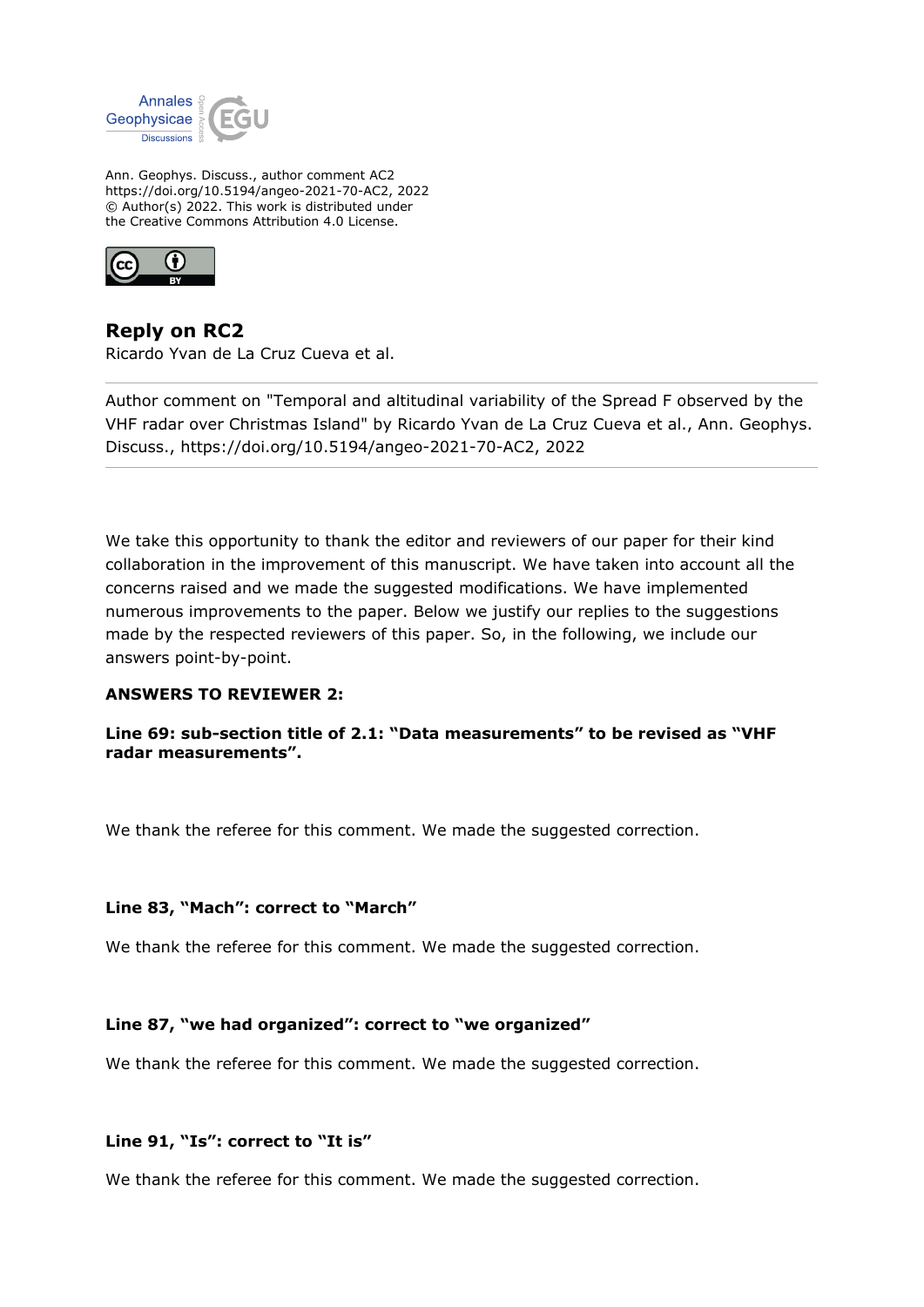### **Line 131, "The higher occurrence of echoes in altitude is compared with the density profiles provided by Digisondes": Please show the digisonde data for comparison.**

By curiosity we were trying to compare the profile of the figure with the usual digissonde density profiles from other stations like Sao Luis (Brazil). We removed this from the manuscript.

### **Line 133, "June equinox": correct to "June solstice". In the next pages there are several phrases of "March solstice, September solstice" please correct them to March equinox and September equinox.**

We thank the referee for this comment. We made the suggested correction.

### **Line 134 "even when its occurrence was the opposite": what does it mean ?**

Sorry for not being clear, but I meant that the Peak echoes altitude for solar minimum conditions, was slightly higher in altitude in June solstice than September equinox, however higher occurrence rates were higher in September equinox than in June solstice, also for solar minimum conditions.

We change the text as follows:

"*When analyzing solar minimum years (2006 and 2008) we can lay down our attention to the peak echoes altitude, it was slightly higher, in altitude, in June solstice than in September equinox. For the occurrence rates of peak time we observed being bigger in September equinox, and peak altitude occurrence before midnight (as in bottom panel), than in June solstice with peak altitude occurrence around midnight hours (as in bottom panel)".*

### **Line 139, "The altitude distribution of echoes above 350 km also presents same behavior as below this threshold": what threshold ??**

We re-wrote the sentence by:

"… *Horizontal dashed lines were placed at 250 and 350 km height to assist observation (hereafter called altitude threshold)."*

"*During solar maximum period spread F echoes have less occurrence than in solar minimum period, reaching higher altitudes as observed in June solstice 2003 when the peak altitude was higher than the threshold altitude of 350 km".*